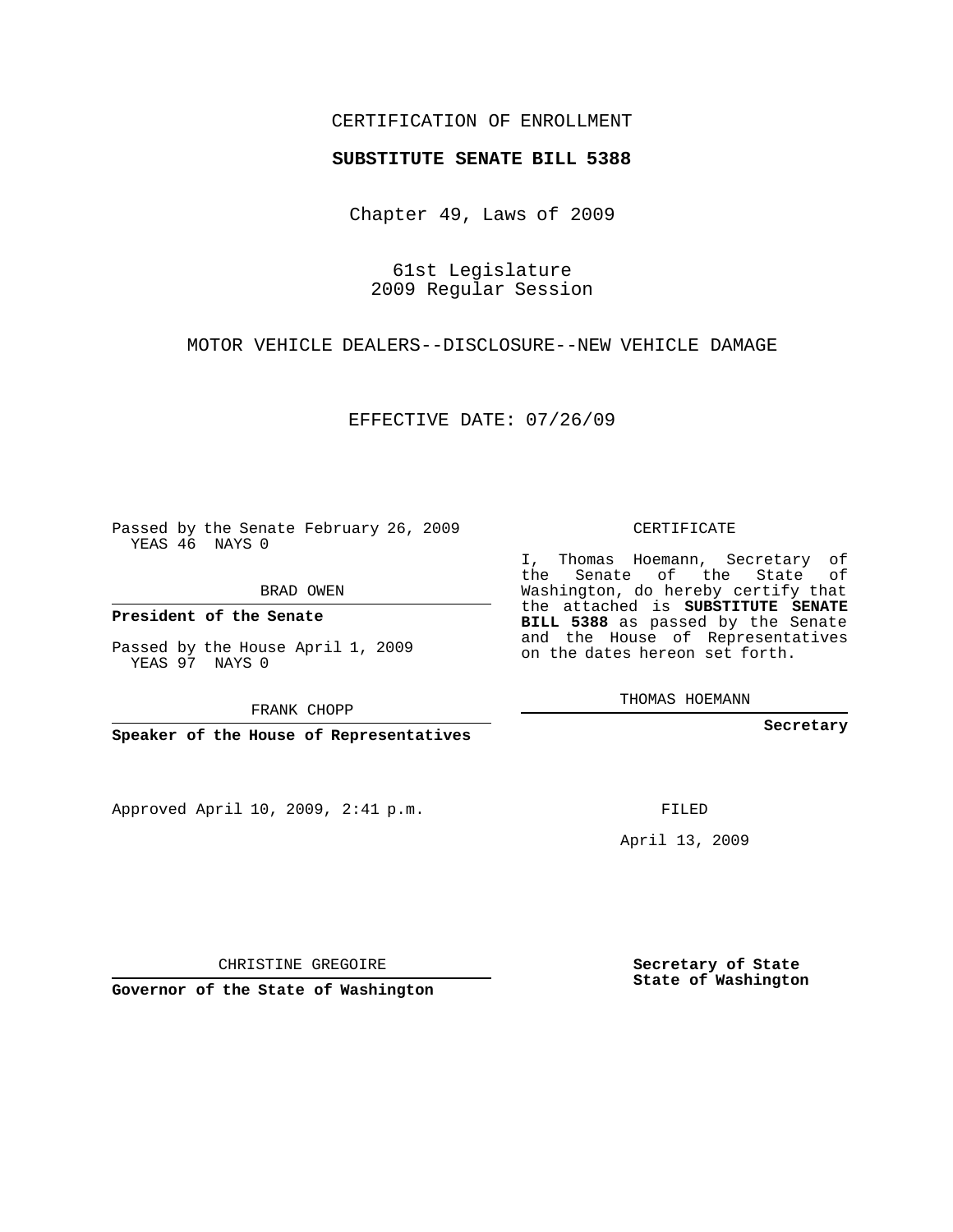## **SUBSTITUTE SENATE BILL 5388** \_\_\_\_\_\_\_\_\_\_\_\_\_\_\_\_\_\_\_\_\_\_\_\_\_\_\_\_\_\_\_\_\_\_\_\_\_\_\_\_\_\_\_\_\_

\_\_\_\_\_\_\_\_\_\_\_\_\_\_\_\_\_\_\_\_\_\_\_\_\_\_\_\_\_\_\_\_\_\_\_\_\_\_\_\_\_\_\_\_\_

Passed Legislature - 2009 Regular Session

## **State of Washington 61st Legislature 2009 Regular Session**

**By** Senate Labor, Commerce & Consumer Protection (originally sponsored by Senators Parlette, Murray, Swecker, Carrell, King, Tom, Kohl-Welles, and Franklin)

READ FIRST TIME 02/09/09.

 AN ACT Relating to motor vehicle dealer disclosure of damage and repairs in the sale of new motor vehicles; and amending RCW 46.70.180.

BE IT ENACTED BY THE LEGISLATURE OF THE STATE OF WASHINGTON:

- **Sec. 1.** RCW 46.70.180 and 2007 c 155 s 2 are each amended to read as follows:
- 

Each of the following acts or practices is unlawful:

 (1) To cause or permit to be advertised, printed, displayed, published, distributed, broadcasted, televised, or disseminated in any manner whatsoever, any statement or representation with regard to the sale, lease, or financing of a vehicle which is false, deceptive, or misleading, including but not limited to the following:

 (a) That no down payment is required in connection with the sale of a vehicle when a down payment is in fact required, or that a vehicle may be purchased for a smaller down payment than is actually required;

 (b) That a certain percentage of the sale price of a vehicle may be financed when such financing is not offered in a single document 17 evidencing the entire security transaction;

(c) That a certain percentage is the amount of the service charge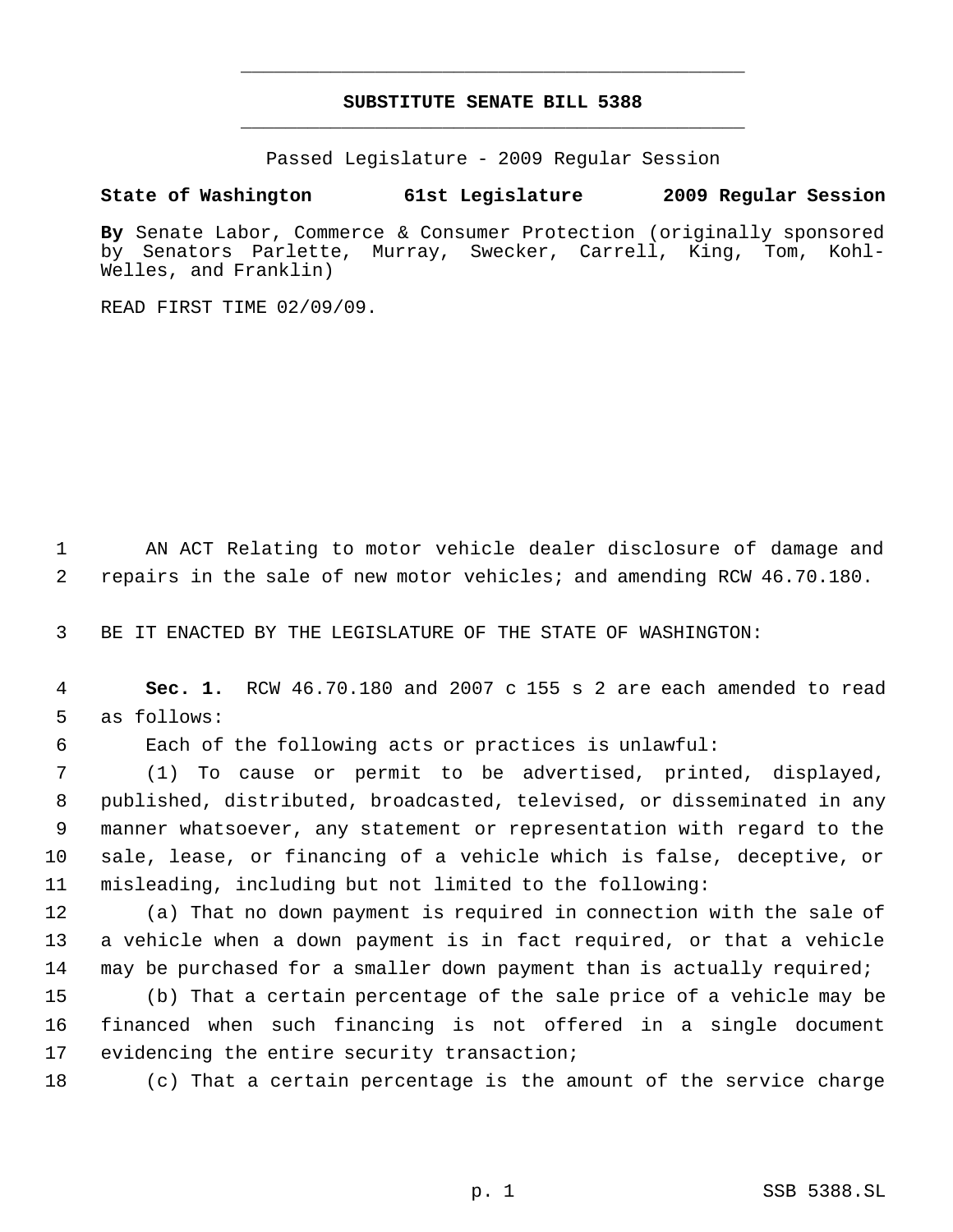to be charged for financing, without stating whether this percentage 2 charge is a monthly amount or an amount to be charged per year;

 (d) That a new vehicle will be sold for a certain amount above or below cost without computing cost as the exact amount of the factory invoice on the specific vehicle to be sold;

 (e) That a vehicle will be sold upon a monthly payment of a certain amount, without including in the statement the number of payments of that same amount which are required to liquidate the unpaid purchase price.

 (2)(a) To incorporate within the terms of any purchase and sale or lease agreement any statement or representation with regard to the sale, lease, or financing of a vehicle which is false, deceptive, or misleading, including but not limited to terms that include as an added cost to the selling price or capitalized cost of a vehicle an amount for licensing or transfer of title of that vehicle which is not actually due to the state, unless such amount has in fact been paid by the dealer prior to such sale. However, an amount not to exceed fifty dollars per vehicle sale or lease may be charged by a dealer to recover administrative costs for collecting motor vehicle excise taxes, licensing and registration fees and other agency fees, verifying and clearing titles, transferring titles, perfecting, releasing, or satisfying liens or other security interests, and other administrative and documentary services rendered by a dealer in connection with the sale or lease of a vehicle and in carrying out the requirements of this chapter or any other provisions of state law.

 (b) A dealer may charge the documentary service fee in (a) of this subsection under the following conditions:

 (i) The documentary service fee is disclosed in writing to a prospective purchaser or lessee before the execution of a purchase and sale or lease agreement;

 (ii) The documentary service fee is not represented to the purchaser or lessee as a fee or charge required by the state to be paid by either the dealer or prospective purchaser or lessee;

 (iii) The documentary service fee is separately designated from the selling price or capitalized cost of the vehicle and from any other taxes, fees, or charges; and

(iv) Dealers disclose in any advertisement that a documentary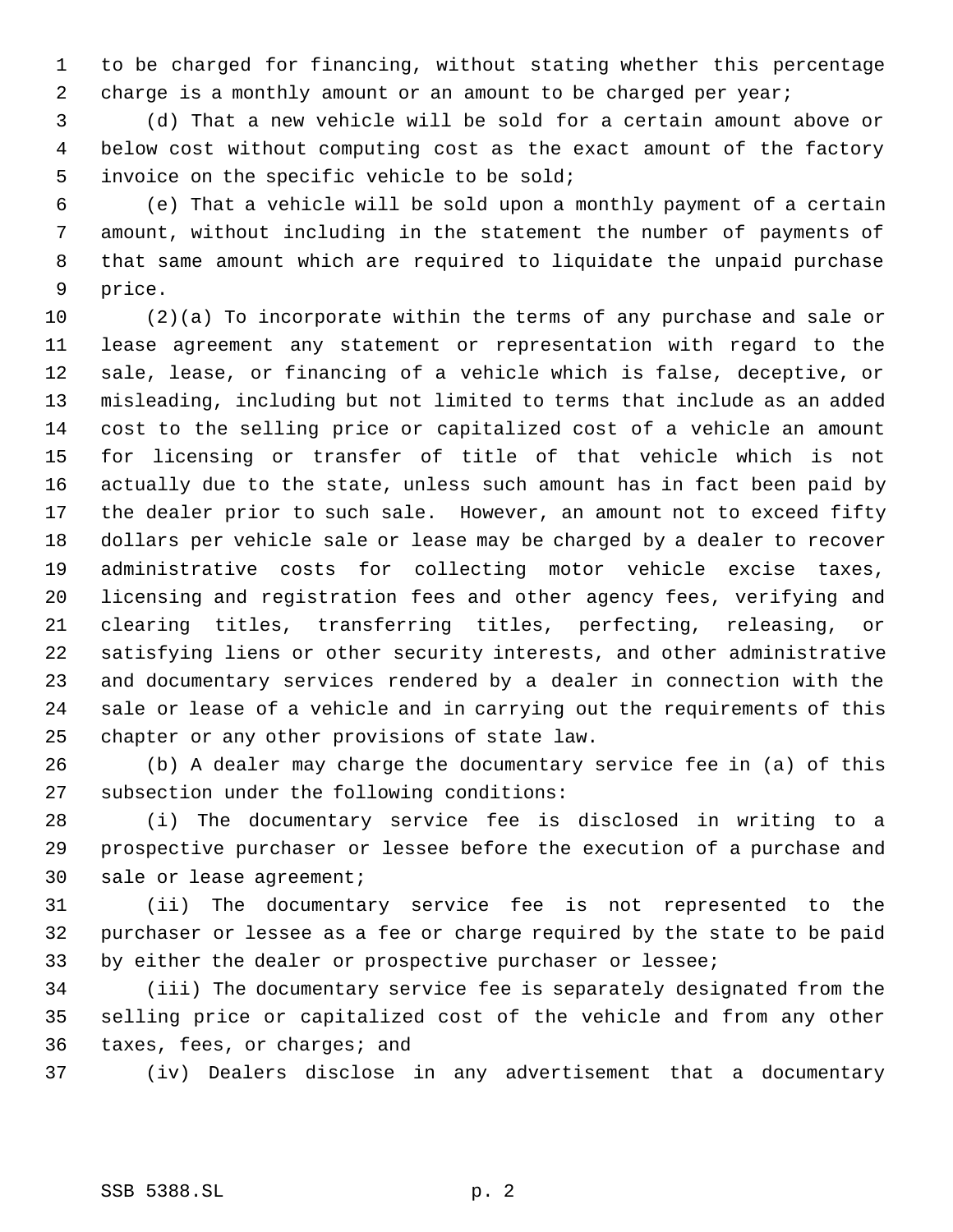service fee in an amount up to fifty dollars may be added to the sale price or the capitalized cost.

 For the purposes of this subsection (2), the term "documentary service fee" means the optional amount charged by a dealer to provide the services specified in (a) of this subsection.

 (3) To set up, promote, or aid in the promotion of a plan by which vehicles are to be sold or leased to a person for a consideration and upon further consideration that the purchaser or lessee agrees to secure one or more persons to participate in the plan by respectively making a similar purchase and in turn agreeing to secure one or more persons likewise to join in said plan, each purchaser or lessee being given the right to secure money, credits, goods, or something of value, depending upon the number of persons joining the plan.

 (4) To commit, allow, or ratify any act of "bushing" which is defined as follows: Entering into a written contract, written purchase order or agreement, retail installment sales agreement, note and security agreement, or written lease agreement, hereinafter collectively referred to as contract or lease, signed by the prospective buyer or lessee of a vehicle, which:

 (a) Is subject to any conditions or the dealer's or his or her authorized representative's future acceptance, and the dealer fails or refuses within four calendar days, exclusive of Saturday, Sunday, or legal holiday, and prior to any further negotiations with said buyer or lessee to inform the buyer or lessee either: (i) That the dealer unconditionally accepts the contract or lease, having satisfied, removed, or waived all conditions to acceptance or performance, including, but not limited to, financing, assignment, or lease approval; or (ii) that the dealer rejects the contract or lease, thereby automatically voiding the contract or lease, as long as such voiding does not negate commercially reasonable contract or lease provisions pertaining to the return of the subject vehicle and any physical damage, excessive mileage after the demand for return of the vehicle, and attorneys' fees authorized by law, and tenders the refund of any initial payment or security made or given by the buyer or lessee, including, but not limited to, any down payment, and tenders return of the trade-in vehicle, key, other trade-in, or certificate of title to a trade-in. Tender may be conditioned on return of the subject vehicle if previously delivered to the buyer or lessee.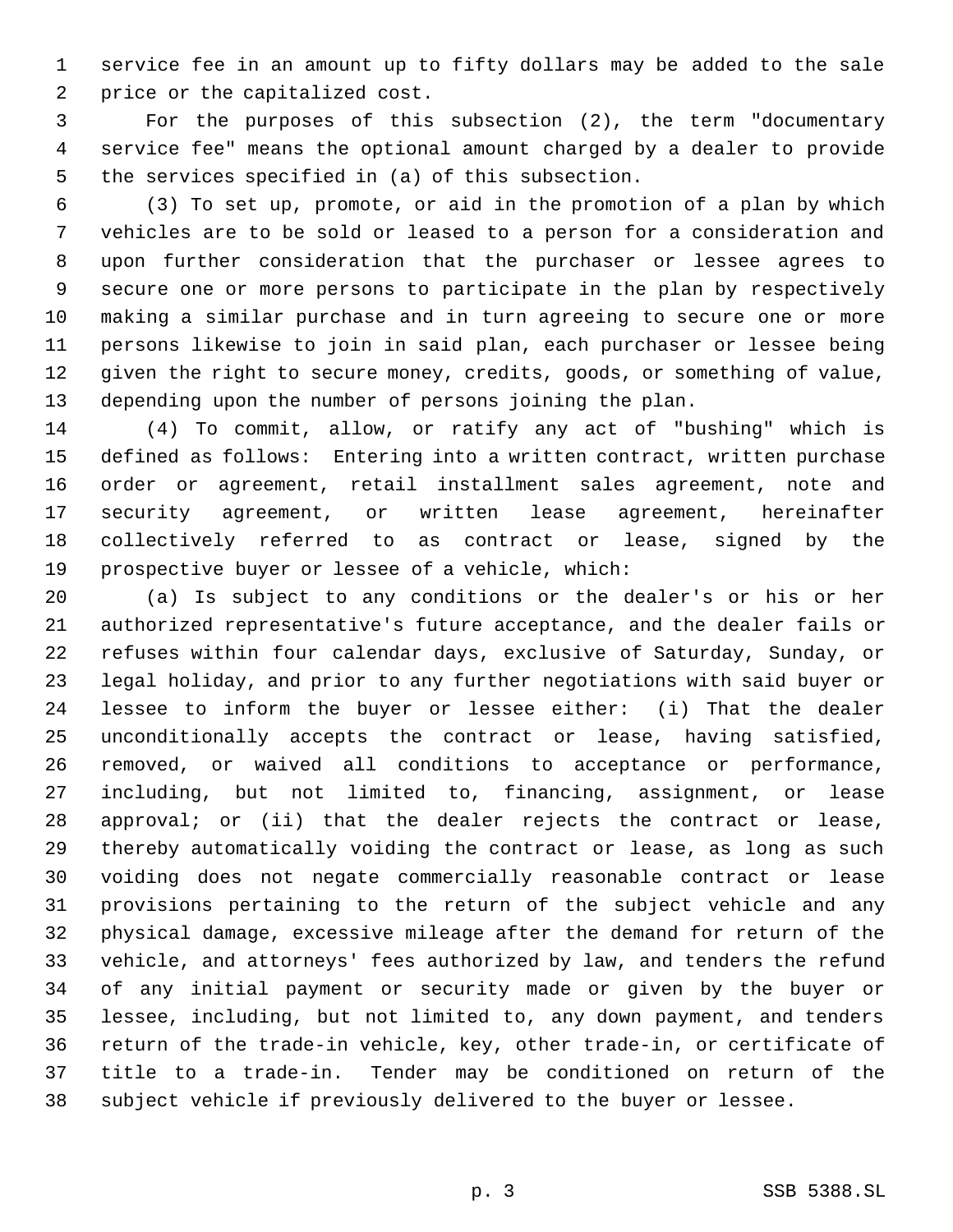The provisions of this subsection (4)(a) do not impair, prejudice, or abrogate the rights of a dealer to assert a claim against the buyer or lessee for misrepresentation or breach of contract and to exercise all remedies available at law or in equity, including those under chapter 62A.9A RCW, if the dealer, bank, or other lender or leasing company discovers that approval of the contract or financing or approval of the lease was based upon material misrepresentations made by the buyer or lessee, including, but not limited to, misrepresentations regarding income, employment, or debt of the buyer or lessee, as long as the dealer, or his or her staff, has not, with knowledge of the material misrepresentation, aided, assisted, encouraged, or participated, directly or indirectly, in the misrepresentation. A dealer shall not be in violation of this subsection (4)(a) if the buyer or lessee made a material misrepresentation to the dealer, as long as the dealer, or his or her staff, has not, with knowledge of the material misrepresentation, aided, assisted, encouraged, or participated, directly or indirectly, in the misrepresentation.

 When a dealer informs a buyer or lessee under this subsection (4)(a) regarding the unconditional acceptance or rejection of the contract, lease, or financing by an electronic mail message, the dealer must also transmit the communication by any additional means;

 (b) Permits the dealer to renegotiate a dollar amount specified as trade-in allowance on a vehicle delivered or to be delivered by the buyer or lessee as part of the purchase price or lease, for any reason except:

 (i) Failure to disclose that the vehicle's certificate of ownership has been branded for any reason, including, but not limited to, status as a rebuilt vehicle as provided in RCW 46.12.050 and 46.12.075; or

 (ii) Substantial physical damage or latent mechanical defect occurring before the dealer took possession of the vehicle and which could not have been reasonably discoverable at the time of the taking of the order, offer, or contract; or

 (iii) Excessive additional miles or a discrepancy in the mileage. "Excessive additional miles" means the addition of five hundred miles or more, as reflected on the vehicle's odometer, between the time the vehicle was first valued by the dealer for purposes of determining its trade-in value and the time of actual delivery of the vehicle to the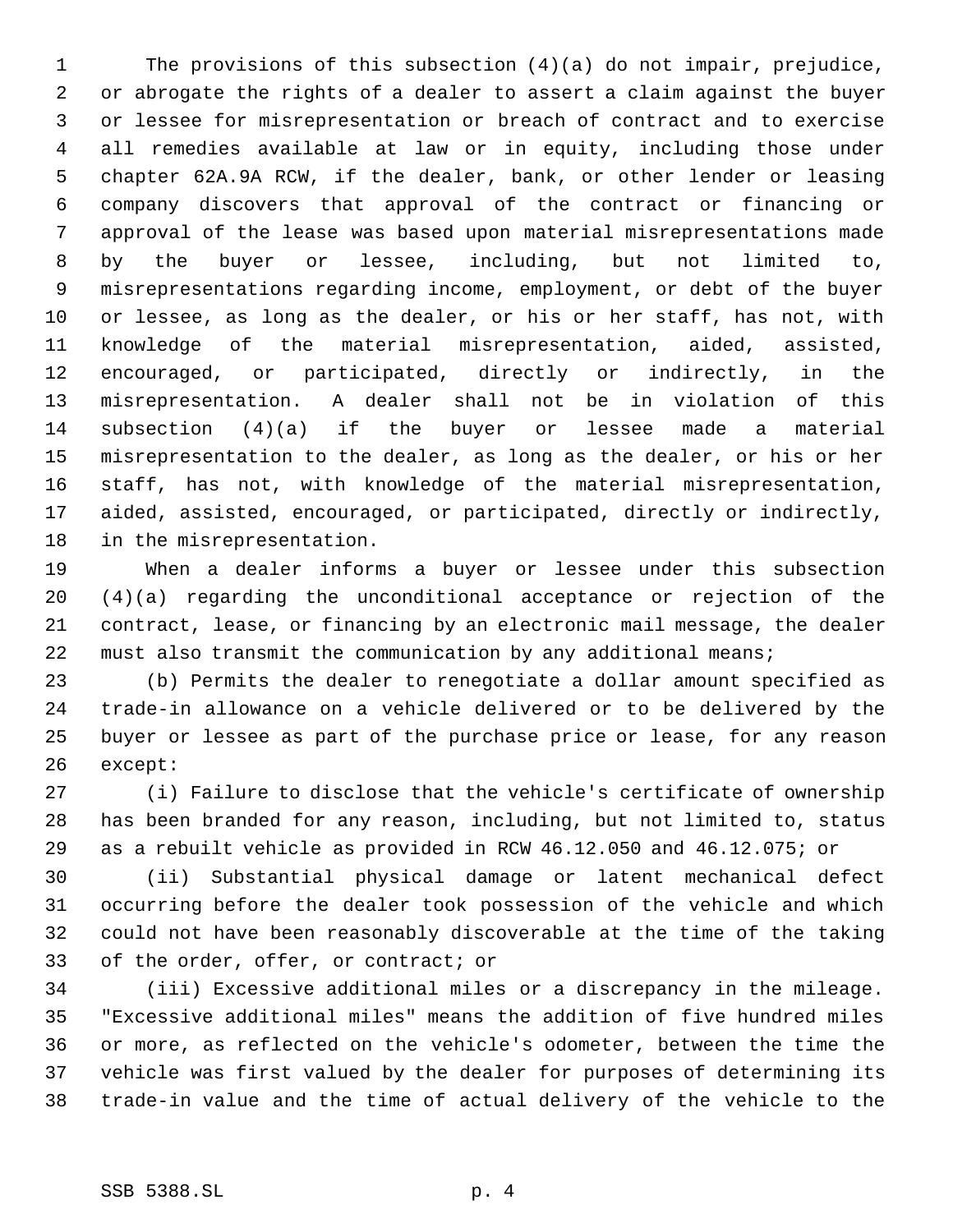dealer. "A discrepancy in the mileage" means (A) a discrepancy between the mileage reflected on the vehicle's odometer and the stated mileage on the signed odometer statement; or (B) a discrepancy between the mileage stated on the signed odometer statement and the actual mileage on the vehicle; or

 (c) Fails to comply with the obligation of any written warranty or guarantee given by the dealer requiring the furnishing of services or repairs within a reasonable time.

 (5) To commit any offense relating to odometers, as such offenses are defined in RCW 46.37.540, 46.37.550, 46.37.560, and 46.37.570. A violation of this subsection is a class C felony punishable under chapter 9A.20 RCW.

 (6) For any vehicle dealer or vehicle salesperson to refuse to furnish, upon request of a prospective purchaser or lessee, for vehicles previously registered to a business or governmental entity, the name and address of the business or governmental entity.

 (7) To commit any other offense under RCW 46.37.423, 46.37.424, or 46.37.425.

 (8) To commit any offense relating to a dealer's temporary license permit, including but not limited to failure to properly complete each such permit, or the issuance of more than one such permit on any one vehicle. However, a dealer may issue a second temporary permit on a vehicle if the following conditions are met:

 (a) The lienholder fails to deliver the vehicle title to the dealer within the required time period;

(b) The dealer has satisfied the lien; and

 (c) The dealer has proof that payment of the lien was made within two calendar days, exclusive of Saturday, Sunday, or a legal holiday, after the sales contract has been executed by all parties and all conditions and contingencies in the sales contract have been met or otherwise satisfied.

 (9) For a dealer, salesperson, or mobile home manufacturer, having taken an instrument or cash "on deposit" from a purchaser or lessee prior to the delivery of the bargained-for vehicle, to commingle the "on deposit" funds with assets of the dealer, salesperson, or mobile home manufacturer instead of holding the "on deposit" funds as trustee in a separate trust account until the purchaser or lessee has taken delivery of the bargained-for vehicle. Delivery of a manufactured home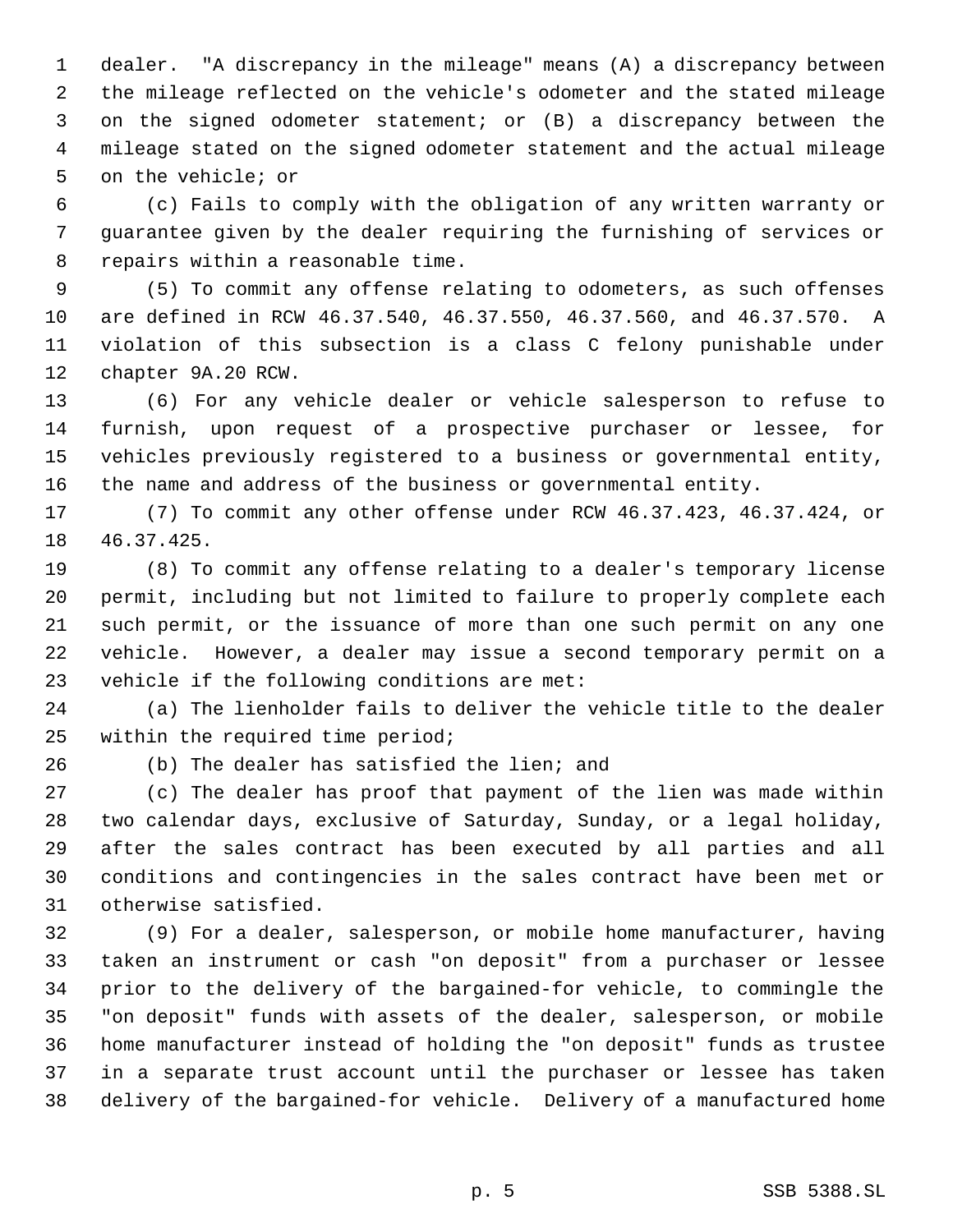shall be deemed to occur in accordance with RCW 46.70.135(5). Failure, immediately upon receipt, to endorse "on deposit" instruments to such a trust account, or to set aside "on deposit" cash for deposit in such trust account, and failure to deposit such instruments or cash in such trust account by the close of banking hours on the day following receipt thereof, shall be evidence of intent to commit this unlawful practice: PROVIDED, HOWEVER, That a motor vehicle dealer may keep a separate trust account which equals his or her customary total customer deposits for vehicles for future delivery. For purposes of this section, "on deposit" funds received from a purchaser of a manufactured home means those funds that a seller requires a purchaser to advance before ordering the manufactured home, but does not include any loan proceeds or moneys that might have been paid on an installment contract.

 (10) For a dealer or manufacturer to fail to comply with the obligations of any written warranty or guarantee given by the dealer or manufacturer requiring the furnishing of goods and services or repairs within a reasonable period of time, or to fail to furnish to a purchaser or lessee, all parts which attach to the manufactured unit including but not limited to the undercarriage, and all items specified in the terms of a sales or lease agreement signed by the seller and buyer or lessee.

 (11) For a vehicle dealer to pay to or receive from any person, firm, partnership, association, or corporation acting, either directly or through a subsidiary, as a buyer's agent for consumers, any compensation, fee, purchase moneys or funds that have been deposited into or withdrawn out of any account controlled or used by any buyer's agent, gratuity, or reward in connection with the purchase, sale, or lease of a new motor vehicle.

 (12) For a buyer's agent, acting directly or through a subsidiary, to pay to or to receive from any motor vehicle dealer any compensation, fee, gratuity, or reward in connection with the purchase, sale, or lease of a new motor vehicle. In addition, it is unlawful for any buyer's agent to engage in any of the following acts on behalf of or in the name of the consumer:

 (a) Receiving or paying any purchase moneys or funds into or out of 37 any account controlled or used by any buyer's agent;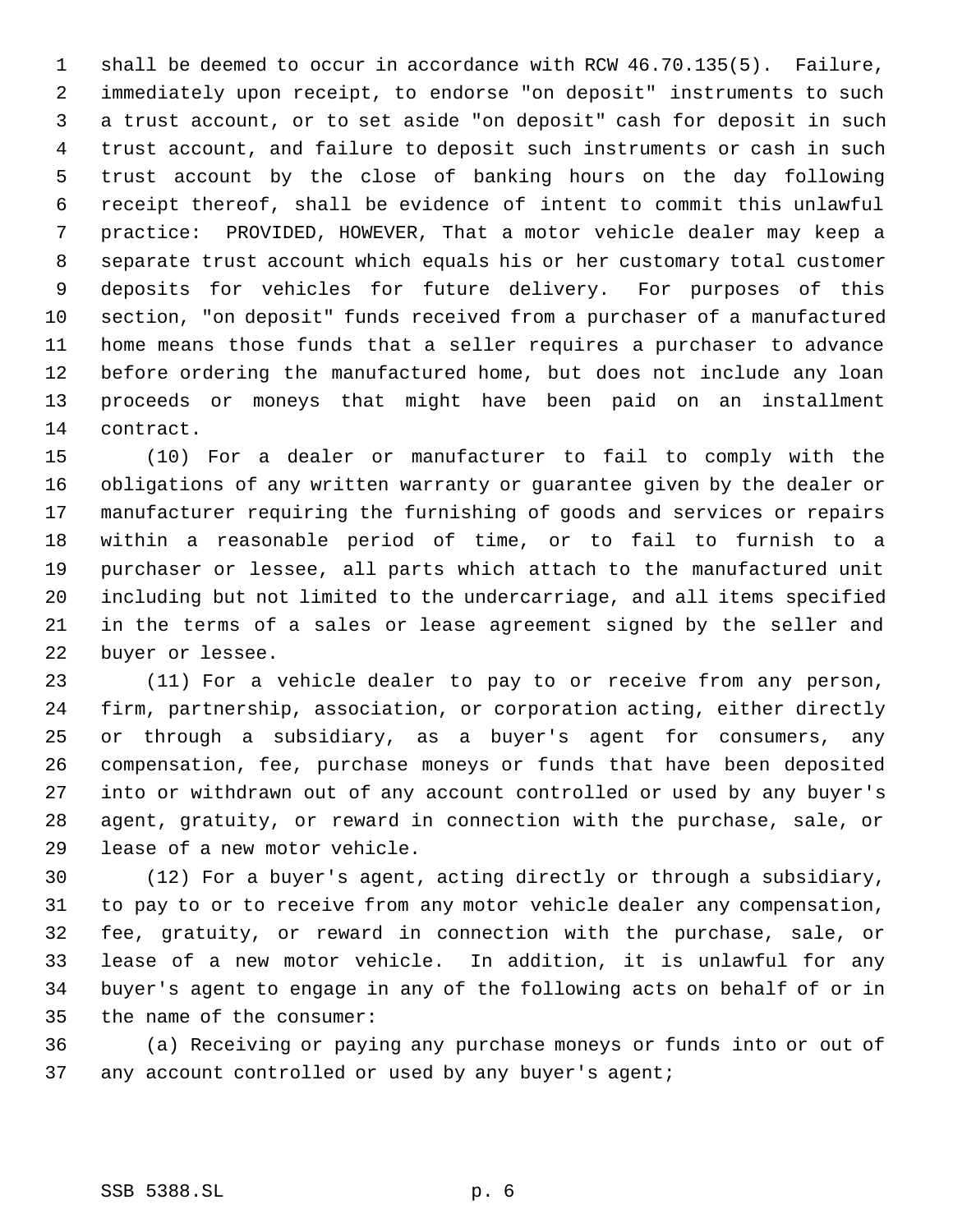(b) Signing any vehicle purchase orders, sales contracts, leases, odometer statements, or title documents, or having the name of the buyer's agent appear on the vehicle purchase order, sales contract, lease, or title; or

 (c) Signing any other documentation relating to the purchase, sale, lease, or transfer of any new motor vehicle.

 It is unlawful for a buyer's agent to use a power of attorney obtained from the consumer to accomplish or effect the purchase, sale, lease, or transfer of ownership documents of any new motor vehicle by any means which would otherwise be prohibited under (a) through (c) of this subsection. However, the buyer's agent may use a power of attorney for physical delivery of motor vehicle license plates to the consumer.

 Further, it is unlawful for a buyer's agent to engage in any false, deceptive, or misleading advertising, disseminated in any manner whatsoever, including but not limited to making any claim or statement that the buyer's agent offers, obtains, or guarantees the lowest price on any motor vehicle or words to similar effect.

 (13) For a buyer's agent to arrange for or to negotiate the purchase, or both, of a new motor vehicle through an out-of-state dealer without disclosing in writing to the customer that the new vehicle would not be subject to chapter 19.118 RCW. This subsection also applies to leased vehicles. In addition, it is unlawful for any buyer's agent to fail to have a written agreement with the customer that: (a) Sets forth the terms of the parties' agreement; (b) discloses to the customer the total amount of any fees or other compensation being paid by the customer to the buyer's agent for the agent's services; and (c) further discloses whether the fee or any portion of the fee is refundable.

 (14) Being a manufacturer, other than a motorcycle manufacturer governed by chapter 46.93 RCW, to:

 (a) Coerce or attempt to coerce any vehicle dealer to order or accept delivery of any vehicle or vehicles, parts or accessories, or any other commodities which have not been voluntarily ordered by the vehicle dealer: PROVIDED, That recommendation, endorsement, exposition, persuasion, urging, or argument are not deemed to constitute coercion;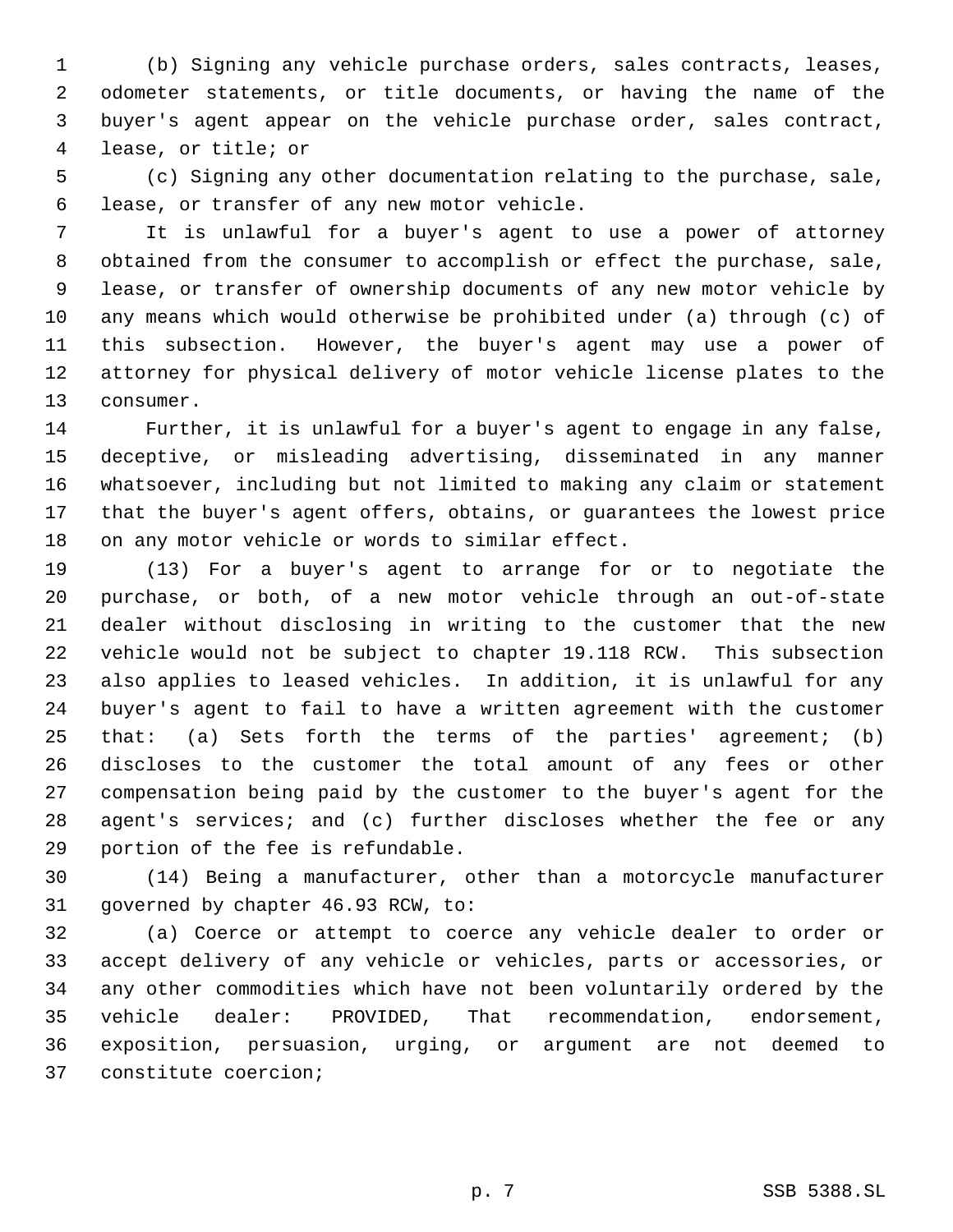(b) Cancel or fail to renew the franchise or selling agreement of any vehicle dealer doing business in this state without fairly compensating the dealer at a fair going business value for his or her capital investment which shall include but not be limited to tools, equipment, and parts inventory possessed by the dealer on the day he or she is notified of such cancellation or termination and which are still within the dealer's possession on the day the cancellation or termination is effective, if: (i) The capital investment has been entered into with reasonable and prudent business judgment for the purpose of fulfilling the franchise; and (ii) the cancellation or nonrenewal was not done in good faith. Good faith is defined as the duty of each party to any franchise to act in a fair and equitable manner towards each other, so as to guarantee one party freedom from coercion, intimidation, or threats of coercion or intimidation from the other party: PROVIDED, That recommendation, endorsement, exposition, persuasion, urging, or argument are not deemed to constitute a lack of good faith;

 (c) Encourage, aid, abet, or teach a vehicle dealer to sell or lease vehicles through any false, deceptive, or misleading sales or financing practices including but not limited to those practices declared unlawful in this section;

 (d) Coerce or attempt to coerce a vehicle dealer to engage in any practice forbidden in this section by either threats of actual 24 cancellation or failure to renew the dealer's franchise agreement;

 (e) Refuse to deliver any vehicle publicly advertised for immediate delivery to any duly licensed vehicle dealer having a franchise or contractual agreement for the retail sale or lease of new and unused vehicles sold or distributed by such manufacturer within sixty days after such dealer's order has been received in writing unless caused by inability to deliver because of shortage or curtailment of material, labor, transportation, or utility services, or by any labor or production difficulty, or by any cause beyond the reasonable control of the manufacturer;

 (f) To provide under the terms of any warranty that a purchaser or lessee of any new or unused vehicle that has been sold or leased, distributed for sale or lease, or transferred into this state for resale or lease by the vehicle manufacturer may only make any warranty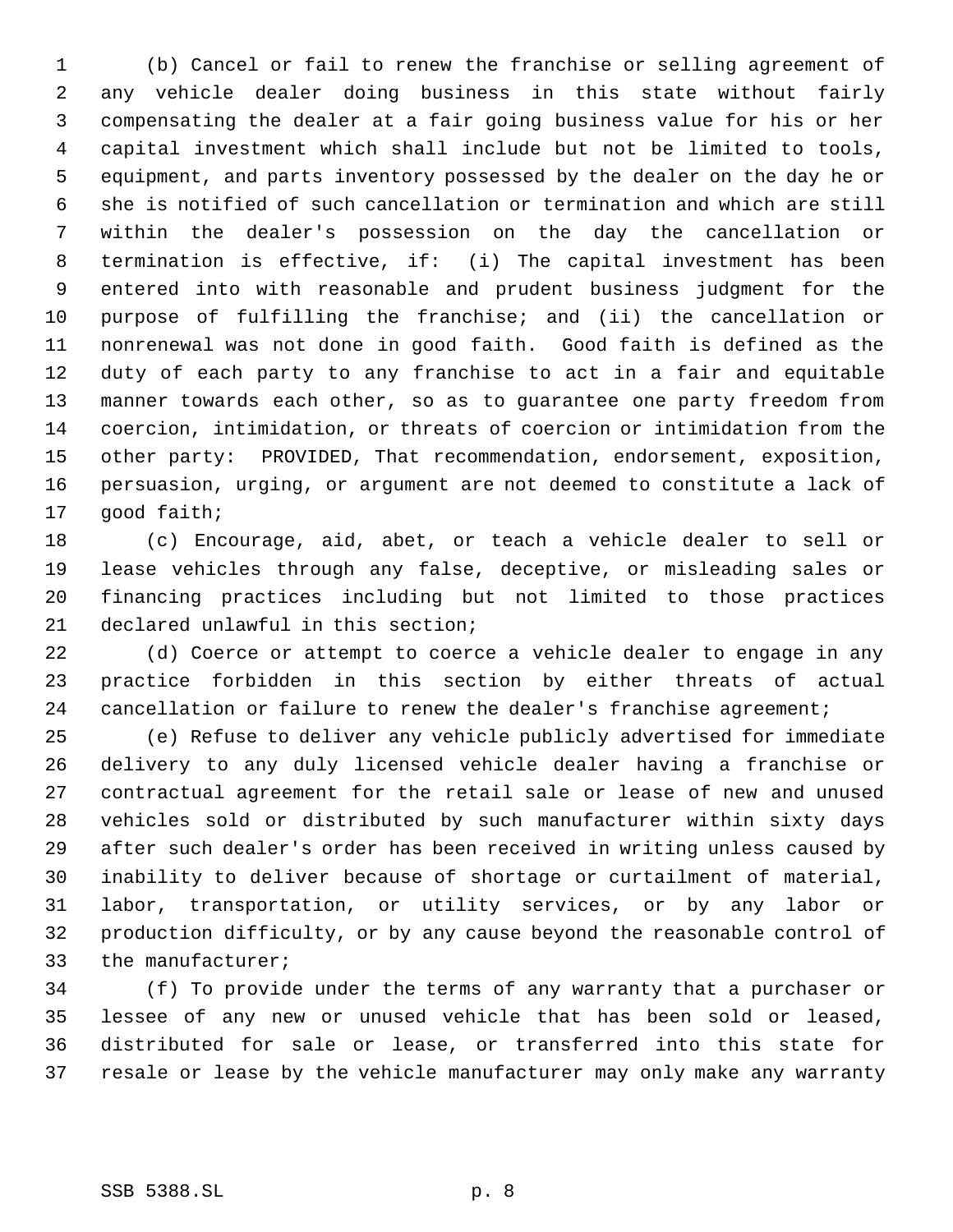claim on any item included as an integral part of the vehicle against the manufacturer of that item.

 Nothing in this section may be construed to impair the obligations of a contract or to prevent a manufacturer, distributor, representative, or any other person, whether or not licensed under this chapter, from requiring performance of a written contract entered into with any licensee hereunder, nor does the requirement of such performance constitute a violation of any of the provisions of this section if any such contract or the terms thereof requiring performance, have been freely entered into and executed between the contracting parties. This paragraph and subsection (14)(b) of this section do not apply to new motor vehicle manufacturers governed by chapter 46.96 RCW.

 (15) Unlawful transfer of an ownership interest in a motor vehicle as defined in RCW 19.116.050.

 (16) To knowingly and intentionally engage in collusion with a registered owner of a vehicle to repossess and return or resell the vehicle to the registered owner in an attempt to avoid a suspended license impound under chapter 46.55 RCW. However, compliance with chapter 62A.9A RCW in repossessing, selling, leasing, or otherwise disposing of the vehicle, including providing redemption rights to the debtor, is not a violation of this section.

23 (17)(a) For a dealer to enter into a new motor vehicle sales contract without disclosing in writing to a buyer of the new motor vehicle, or to a dealer in the case of an unregistered motor vehicle, 26 any known damage and repair to the new motor vehicle if the damage 27 exceeds five percent of the manufacturer's suggested retail price as 28 calculated at the dealer's authorized warranty rate for labor and 29 parts, or one thousand dollars, whichever amount is greater. A manufacturer or new motor vehicle dealer is not required to disclose to 31 a dealer or buyer that glass, tires, bumpers, or cosmetic parts of a new motor vehicle were damaged at any time if the damaged item has been 33 replaced with original or comparable equipment. A replaced part is not 34 part of the cumulative damage required to be disclosed under this subsection.

 (b) A manufacturer is required to provide the same disclosure to a 37 dealer of any known damage or repair as required in (a) of this subsection.